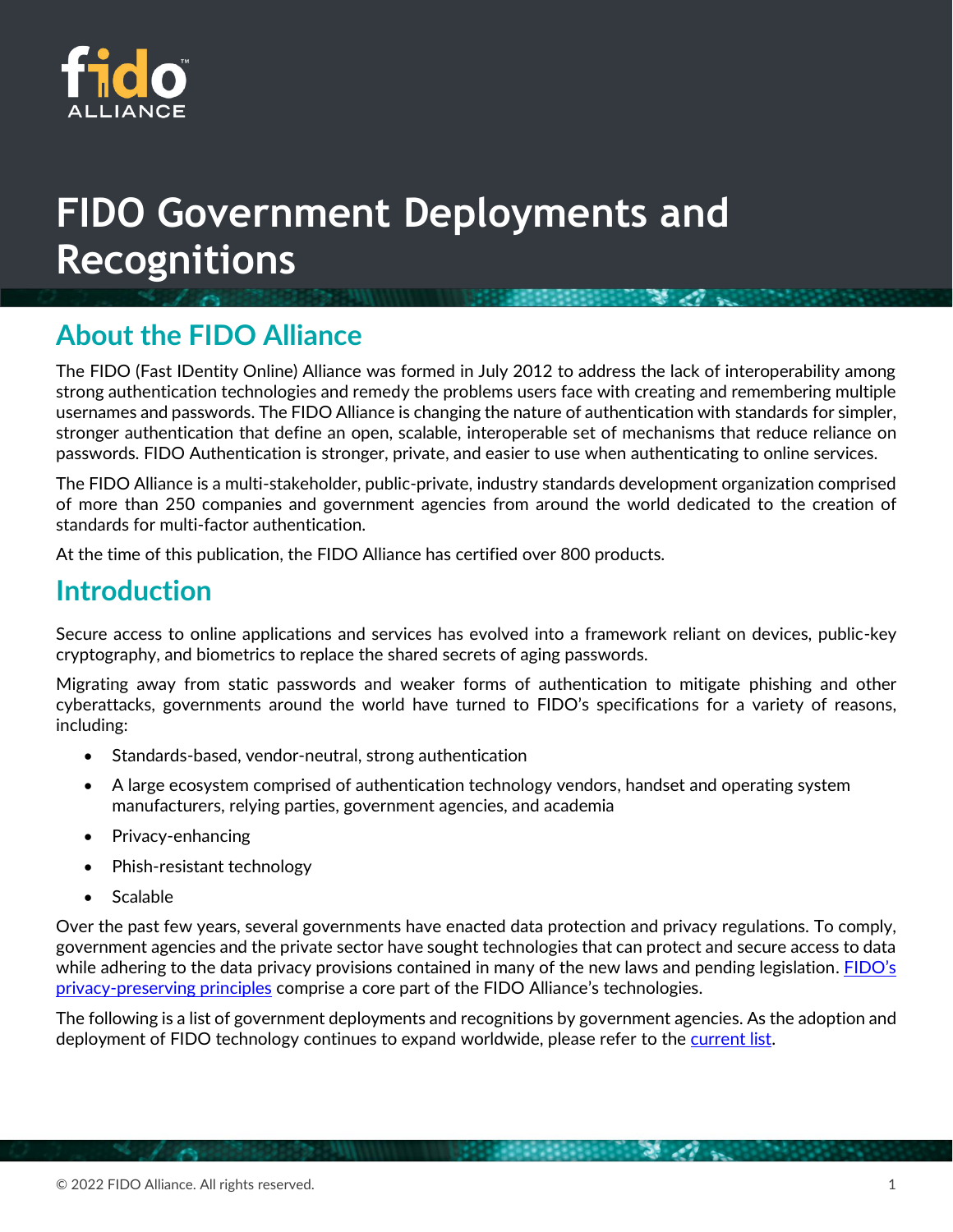

# **Australia**

The Australian Signals Directorate (ASD), the Australian government's cybersecurity agency, published its [Essential Eight Mitigation Strategies,](https://www.cyber.gov.au/acsc/view-all-content/essential-eight) which are a prioritized list of mitigation strategies to assist organizations in protecting their systems against a range of cybersecurity incidents. The mitigation strategies include application control, patch applications, configuring Microsoft Office macro settings, user application hardening, restricting administrative privileges, patch operating systems, multi-factor authentication, and daily backups.

To assist organizations in determining the maturity of their implementation of the [Essential](https://www.cyber.gov.au/acsc/view-all-content/publications/essential-eight-maturity-model) Eight, the Essential [Eight Maturity Model](https://www.cyber.gov.au/acsc/view-all-content/publications/essential-eight-maturity-model) provides guidance on maturity levels for each mitigation strategy and recommends all organizations aim to achieve Maturity Level 3.

For multi-factor authentication, although the ASD lists several authentication factors, the ASD points out that these factors should not be considered equal in terms of security effectiveness. The ASD points out that multi-factor authentication is most effective when one of the authentication factors is physically separate from the device from which the user is accessing the system or resource, such as using a physical token rather than a software certificate.

For Maturity Level 3, the ASD directs implementers to use at least two of the following authentication factors: passwords, (FIDO) Universal 2nd Factor security keys, physical one-time password (OTP) tokens, biometrics, or smartcards. FIDO2 Authentication is currently under evaluation.

# **Canada**

### **Canadian Digital Service (CDS)**

The Canadian Digital Service (CDS), the federal government agency "committed to making it easier to access and use government services", deployed two security keys supporting FIDO2 to every employee to protect user credentials and assets stored in the cloud.

Two security keys were deployed because the security keys are enrolled and bound to the user. If an employee forgets their security key at home or loses it, they have a backup and will not be "locked out" of the CDS' system.

In a **blog post**, the CDS reported that after deploying FIDO they have had zero reported account takeovers and that using security keys has helped keep it that way.

# **Czech Republic**

CZ.NIC is the DNS domain registry in the Czech Republic and they operate the national identity provider (IdP) called [mojeID.](https://www.mojeid.cz/en/) The goal of mojeID is to make it easier for users to browse the internet and log in to websites that require registration, and to verify users for the providers of these services. mojeID has 800,000 users.

In August 2020, CZ.NIC received accreditation from the Czech Ministry of the Interior that the IdP mojeID with support for FIDO is [approved as an eIDAS eID scheme](https://www.nic.cz/page/4180/cznic-received-accreditation-to-manage-a-qualified-electronic-identification-system-from-the-moi-cr/) on Level of Assurance (LoA) Substantial for services integrated with the Czech e-government system. In September 2020, the service was launched.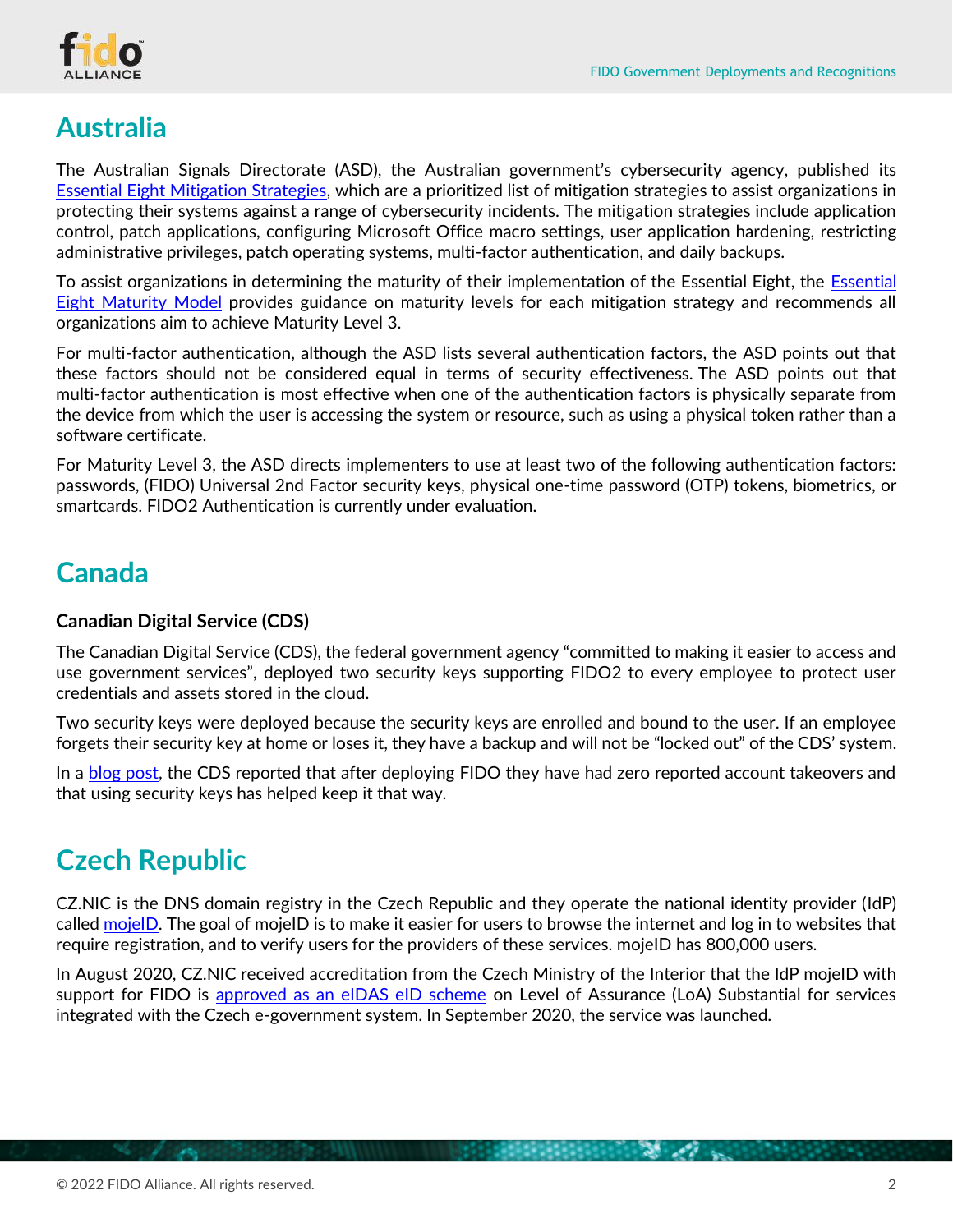

In March 2021, the Czech Ministry of the Interior also issued eIDAS accreditation for mojeID's IdP with eIDAS LoA High, under the following conditions:

- Username and password are used
- The FIDO2 Authenticator is **FIDO® Certified** at Level 2 (or higher)
- The FIDO2 Authenticator is based on a secure element that is certified for FIPS 140-2 Level 3 or Common Criteria EAL4 + AVA\_VAN5
- The FIDO2 Authenticator must have PIN set and PIN is required for all transactions at LoA High

## **France**

The National Cybersecurity Agency of France, ANSSI (Agence nationale de la sécurité des systèmes d'information), published a [Zero Trust Model](https://www.ssi.gouv.fr/agence/publication/le-modele-zero-trust/) (Le modèle Zero Trust) guide in April 2021. In the guide, ANSSI identifies several areas to integrate the principles of Zero Trust into a "traditional" information system. One of the areas identified is using state-of-the-art authentication tools; while ANSSI acknowledges that not all two-factor authentication approaches are equal, noting that since two-factor authentication is generally a prerequisite for the implementation of the Zero Trust model, it is recommended to be careful in choosing authentication factors and favor, for example, certificates generated by a trusted key management infrastructure or FIDO tokens.

ANSSI also referenced FIDO2 and FIDO Universal 2nd Factor (U2F) in its published [Recommendations Relating](https://www.ssi.gouv.fr/guide/recommandations-relatives-a-lauthentification-multifacteur-et-aux-mots-de-passe/)  [to Multifactor Authentication and Passwords.](https://www.ssi.gouv.fr/guide/recommandations-relatives-a-lauthentification-multifacteur-et-aux-mots-de-passe/) This updated document replaces guidance from 2012, intended to be used as a baseline/input to any security risk analysis addressing authentication.

# **Republic of South Korea**

### **Korea Internet Security Agency (KISA)**

The Republic of South Korea was an early adopter of FIDO. Realizing the security and usability enhancements FIDO could bring, the Korea Internet Security Agency (KISA) developed what is known as the K-FIDO specification. [K-FIDO combines the FIDO Universal Authentication Framework \(UAF\)](https://fidoalliance.org/white-paper-korean-fido-deployment-case-study-accredited-certification-system-for-safe-usage-of-accredited-certificate-using-fido-in-smartphone-in-korea-k-fido/) specification and Public [Key Infrastructure \(PKI\)](https://fidoalliance.org/white-paper-korean-fido-deployment-case-study-accredited-certification-system-for-safe-usage-of-accredited-certificate-using-fido-in-smartphone-in-korea-k-fido/) to enable authentication and ID verification at the same time for successful commercial fintech deployments. It enables biometric accredited certification services that provide accredited certificates without passwords.

### **Korea National Intelligence Service (KNIS)**

The Korea National Intelligence Service (KNIS) recognized FIDO's specifications in its third version of Security [Requirements for Government Agencies,](https://www.nis.go.kr:4016/AF/1_7_2_4/view.do?seq=98¤tPage=1&selectBox=&searchKeyword=&fromDate=&toDate=) which recommends FIDO Authentication as a strong cryptographic second-factor option for end-user security.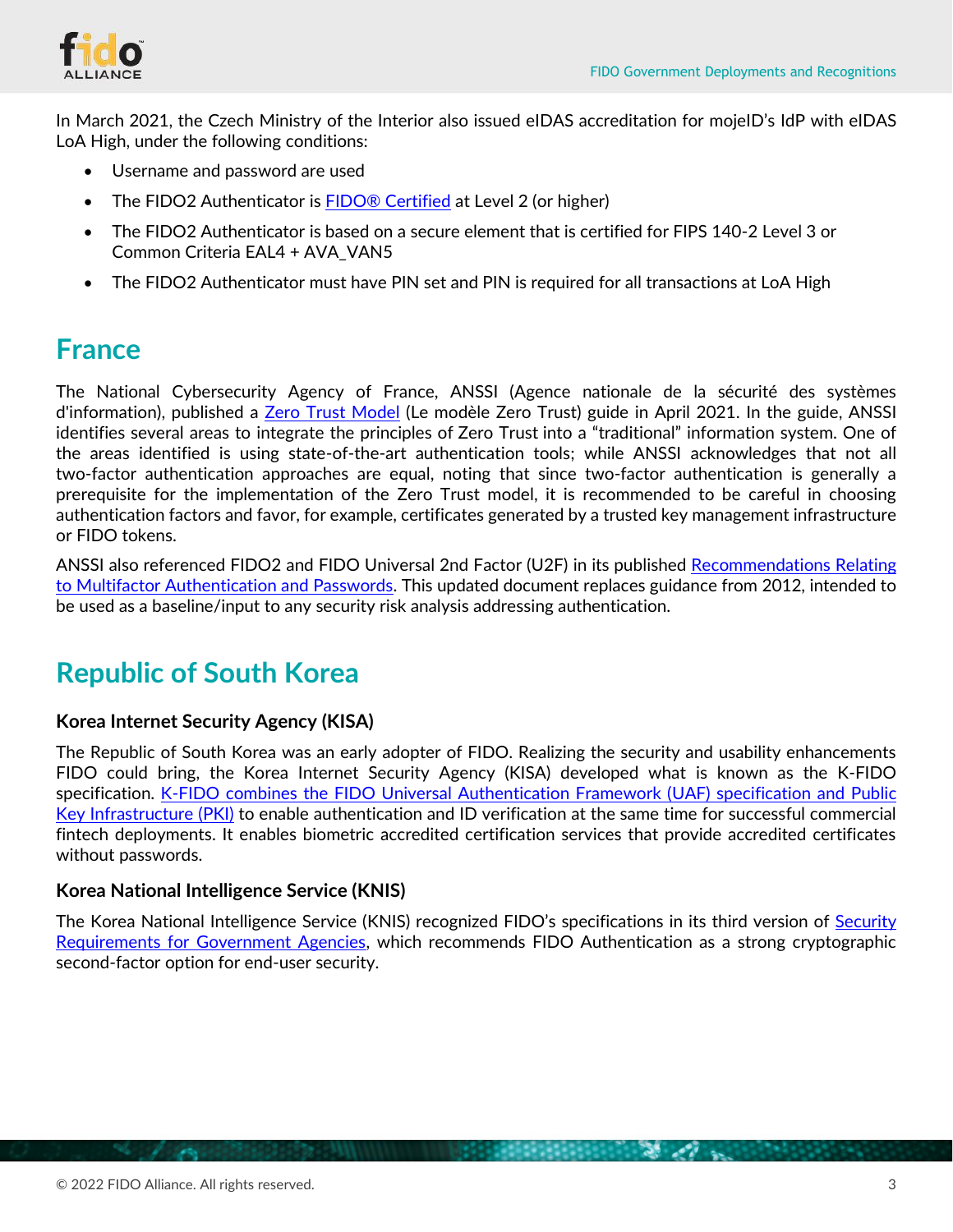

### **Ministry of Interior and Safety (MOIS)**

Government 24 is the official portal of the Korean government, providing e-government services to citizens. The portal was developed and is operated by the Ministry of Interior and Safety (MOIS) and as of March 2020, provides over 90,000 services to over 14 million registered users. Prior to deploying FIDO, Government 24 relied upon username and passwords and ActiveX-based public certificates, posing security vulnerabilities and hindering widespread use. The government was interested in adding support for several biometric authentication methods, such as facial matching and fingerprint, to enhance user experience and security for smartphone users. For users with a fingerprint reading device, the government needed to authenticate users based on 6-digit PIN. The government did not want to store biometric data in a database for "one-to-many" matching and instead required a solution to implement 1:1 matching.

The government added support for the FIDO UAF specification, leveraging secure 1:1 matching of fingerprint templates for authentication when it launched in 2019.

# **Sweden**

### **eduID**

[eduID](https://eduid.se/en/) is a Swedish identity system that is a member of **SWAMID**, which is an identity federation that includes most higher education institutions and government agencies and is involved in higher education and research in Sweden. The basic idea is that a given user, who is authenticated with an organization, is automatically authenticated with other organizations in the federation.

eduID is operated by SUNET, the organization that provides the Swedish higher education sector with access to well-developed and effective national and international data communication and the national academic identity infrastructure.

eduID supports a variety of authentication mechanisms, including FIDO U2F as a two-factor authentication protocol.

# **Taiwan**

### **Ministry of the Interior (MOI)**

Launched in 2019, Taiwan FidO or TW FidO is a mobile authentication service deployed by the Ministry of the Interior. It is used by employees to securely access the Ministry's intranet and by citizens for e-government services. Citizens can register for Taiwan FidO service with personal citizen certificates and log in to many e-government services using a registered Taiwan FidO account.

After identity verification via inserting a MOICA (Citizen Digital Certificate) card, a QR code is presented on a browser, then the user scans the QR Code with their mobile phone and enrolls using their fingerprint or face on the mobile phone.

In November 2019, the Taiwan government authorized TW FidO as an authentication method for citizens to access the government's portal to pay land value tax. In May 2020, the Ministry of Finance added individual income tax filing for use with TW FidO. As of May 2021, there are nine services using TW FidO, including tax filling, accessing the government's MyData service, voting at stakeholders' meetings of listed companies, portals of ministries and local governments, etc.

 $\mathcal{L}(\mathcal{F})$  and  $\mathcal{L}(\mathcal{F})$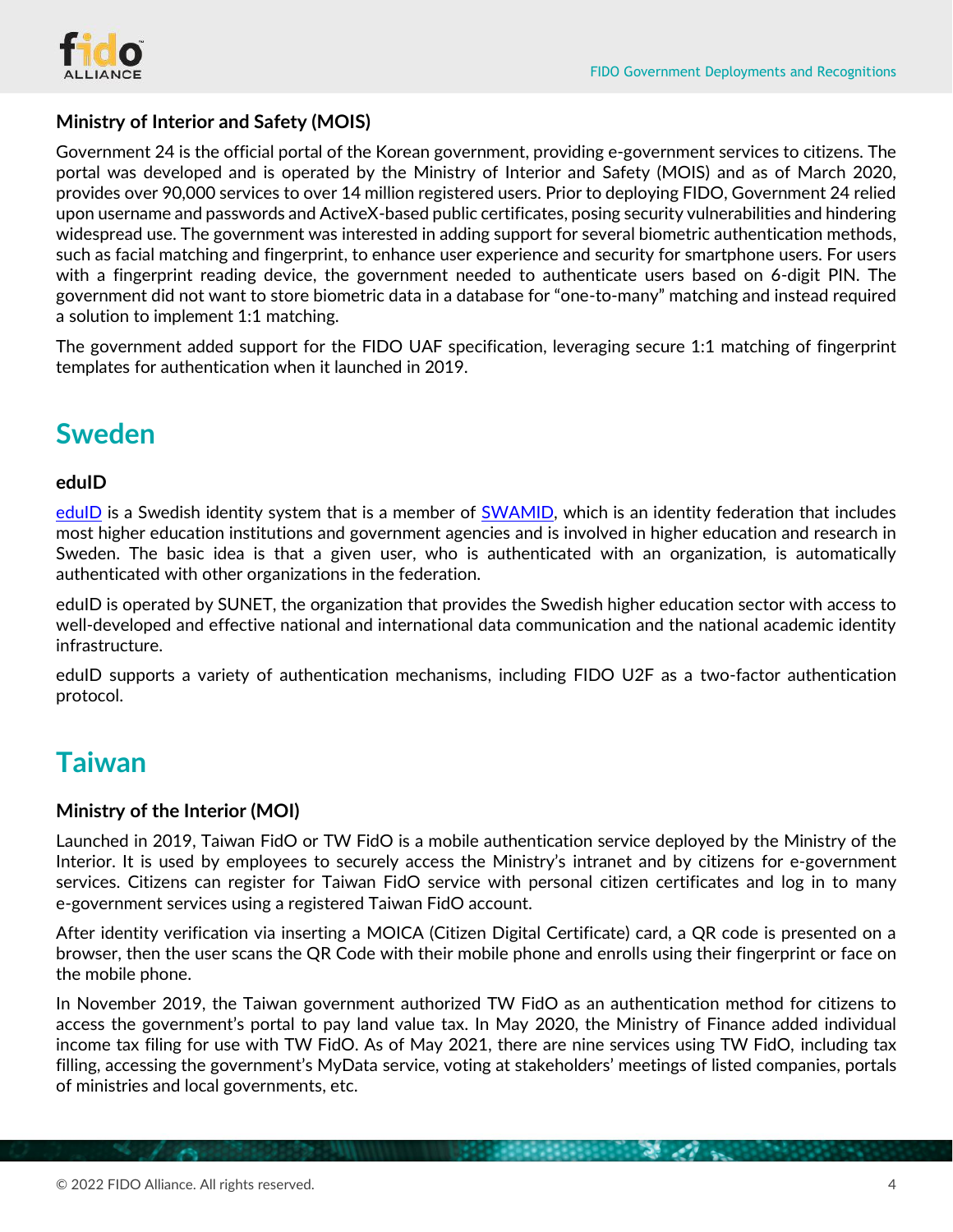

In February 2022, TW FidO was merged with the newly announced "Mobile Citizen Digital Certificate" service. This new service can support digital authentication and digital signing within the same mobile app. For updated information on the status and deployment of Taiwan FidO, please visit [https://fido.moi.gov.tw/.](https://fido.moi.gov.tw/)

# **Thailand**

### **Electronic Transactions Development Agency (ETDA)**

Thailand's Electronic Transactions Development Agency (ETDA) is developing a FIDO UAF system that will provide enterprises or organizations with a reference site to deploy their mobile authentication applications with a passwordless experience. The reference site also uses OpenID Connect to allow cross-government agency login integration.

The system consists of: (1) FIDO UAF Server deployed at ETDA that allows citizens to onboard their mobile phone as first factor after identifying themselves with legacy digital IDs, (2) Identity Federation Server built with OpenID Connect that can allow other SMEs and government web services to utilize underlying FIDO UAF Authentication services, and (3) Authenticator built with Flutter to allow cross-platform UAF compatibility.

As of June 2021, both the UAF Server and UAF Authenticator already pass self-validation as tested by the FIDO conformance tool. The proof of concept (PoC) and trial run will be carried out in H2 2021 to collect benchmark metrics and to fine-tune the service. The ETDA's target is to roll out the solution in H1 2022.

# **United Kingdom**

### **Department of Digital, Culture, Media and Sport (DCMS)**

DCMS is responsible for digital identity policy and strategy for the UK economy. In February 2021, DCMS published the [UK digital identity and attributes trust framework alpha](https://www.gov.uk/government/publications/the-uk-digital-identity-and-attributes-trust-framework/the-uk-digital-identity-and-attributes-trust-framework) for organizations that want to provide or consume digital identity and attribute products and services.

The trust framework has been published as a first stage industry prototype (or 'alpha') so that DCMS can test it with services, industries, organizations, and potential users.

The trust framework includes a variety of rules for organizations to follow, including the UK Government's good practice guides for "How to prove and verify someone's identity" (Good Practice Guide 45 o[r GPG 45](https://www.gov.uk/government/publications/identity-proofing-and-verification-of-an-individual) and relevant to the FIDO IDWG) and "Using authenticators to protect an online service" (Good Practice Guide 44 or [GPG 44\)](https://www.gov.uk/government/publications/authentication-credentials-for-online-government-services).

### **Cabinet Office**

The Government Digital Service (GDS) is responsible for the development of digital identity strategy for government services. In May 2020, the GDS published updated guidance, "Using authenticators to protect an online service" (Good Practice Guide 44 or [GPG 44\)](https://www.gov.uk/government/publications/authentication-credentials-for-online-government-services). The guidance differentiates and defines the quality of authenticators as low, medium, and high and recognizes FIDO as high-quality authenticators. The GDS defines a high-quality authenticator as "if it could not belong to anyone other than the user who created the account. A secret cannot be a high-quality authenticator because it is easy for someone to steal, guess or copy. A token is high quality if it has been independently tested to prove it meets industry standards, such as the Common Criteria guidelines, FIDO or NIST FIPS 140-2."

Additionally, the UK government's GOV.UK Verify has supported FIDO Authentication for several years, enabling citizens to securely access and transact online with government departments.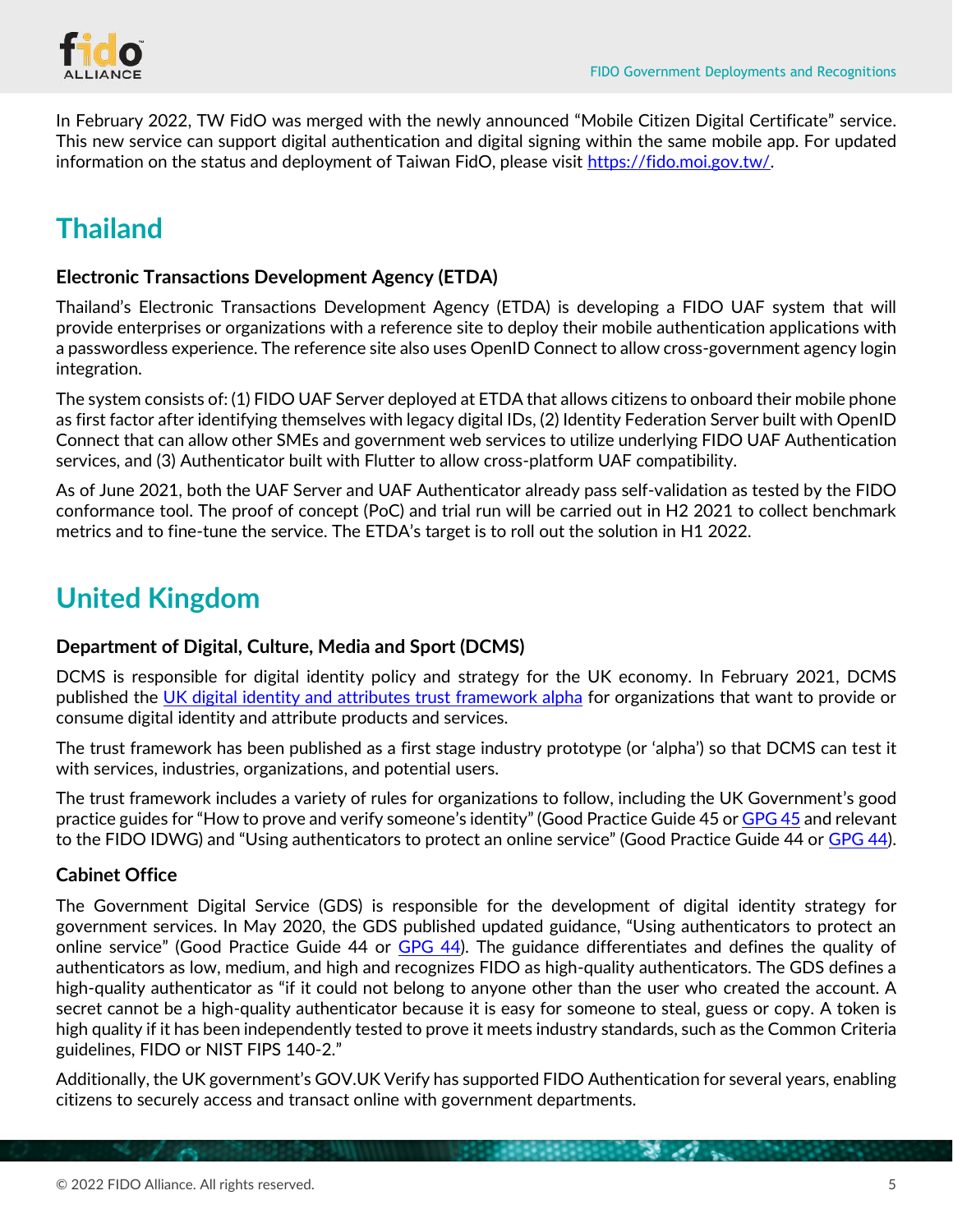

### **National Health Service**

To support citizen access to healthcare services, the National Health Service (NHS) created NHS login, an authentication and identity verification service based on OpenID Connect that allows the public to access NHS resources with a single login. The NHS App, which provides access to a range of NHS services such as booking medical appointments and ordering repeat prescriptions on iOS and Android, was the first service to use NHS login to identify and verify users.

The NHS' digital team initially deployed multi-factor authentication for users logging into websites displaying the NHS login button and the NHS App. They required both a password and a one-time SMS password and were becoming a significant barrier for users trying to access medical information and services.

To mitigate the barriers, NHS Digital decided that biometric authentication would best address its needs and, following a search of platforms that complied with their requirements, FIDO UAF was selected to best fulfill the criteria, including open and scalable standards and support for mobile browsers.

As of December 2020, the NHS App with the option for biometric authentication login has a user base of approximately 1.2 million and is growing at an average rate of 32,000 new users per week. The number of SMS OTPs that NHS Digital has needed to send to users dropped by nearly two-thirds, to about 1.5 per user per month, down from about four per user per month, which represents a significant cost savings for the NHS.

For more information on NHS deployment, please read the case study at: [https://fidodev.wpengine.com/national-health-service-uses-fido-authentication-for-enhanced-login/.](https://fidodev.wpengine.com/national-health-service-uses-fido-authentication-for-enhanced-login/)

# **United States**

The United States federal government has recognized FIDO Authentication in a variety of policy and guidance documents.

### **U.S. Cybersecurity and Infrastructure Security Agency (CISA)**

CISA has called FIDO the "gold standard" of MFA in their MFA guidance and noted:

"The FIDO protocol is built into all major browsers and phones. It can use secure biometric authentication mechanisms – like facial recognition, a fingerprint, or voice recognition – and is built on a foundation of strong cryptography. Often it uses a physical device – a key – essentially an encrypted version of a key to your house."

CISA's MFA guidance also includes a direct link to the FIDO Alliance website for more information. The full guidance is at [https://www.cisa.gov/mfa.](https://www.cisa.gov/mfa)

CISA had previously recognized the importance of FIDO Authentication in a September 10, 2020 advisory recommending cyberattack remedies for election-related activities including the use of FIDO Authentication to thwart phishing attempts and account takeover.

The advisory, entitled "Actions to Counter Email-Based Attacks on Election-Related Entities", noted that 78 percent of cyber-espionage incidents are enabled by phishing. CISA makes specific recommendations on protecting against cyberattacks to aid organizations involved in election-related activities.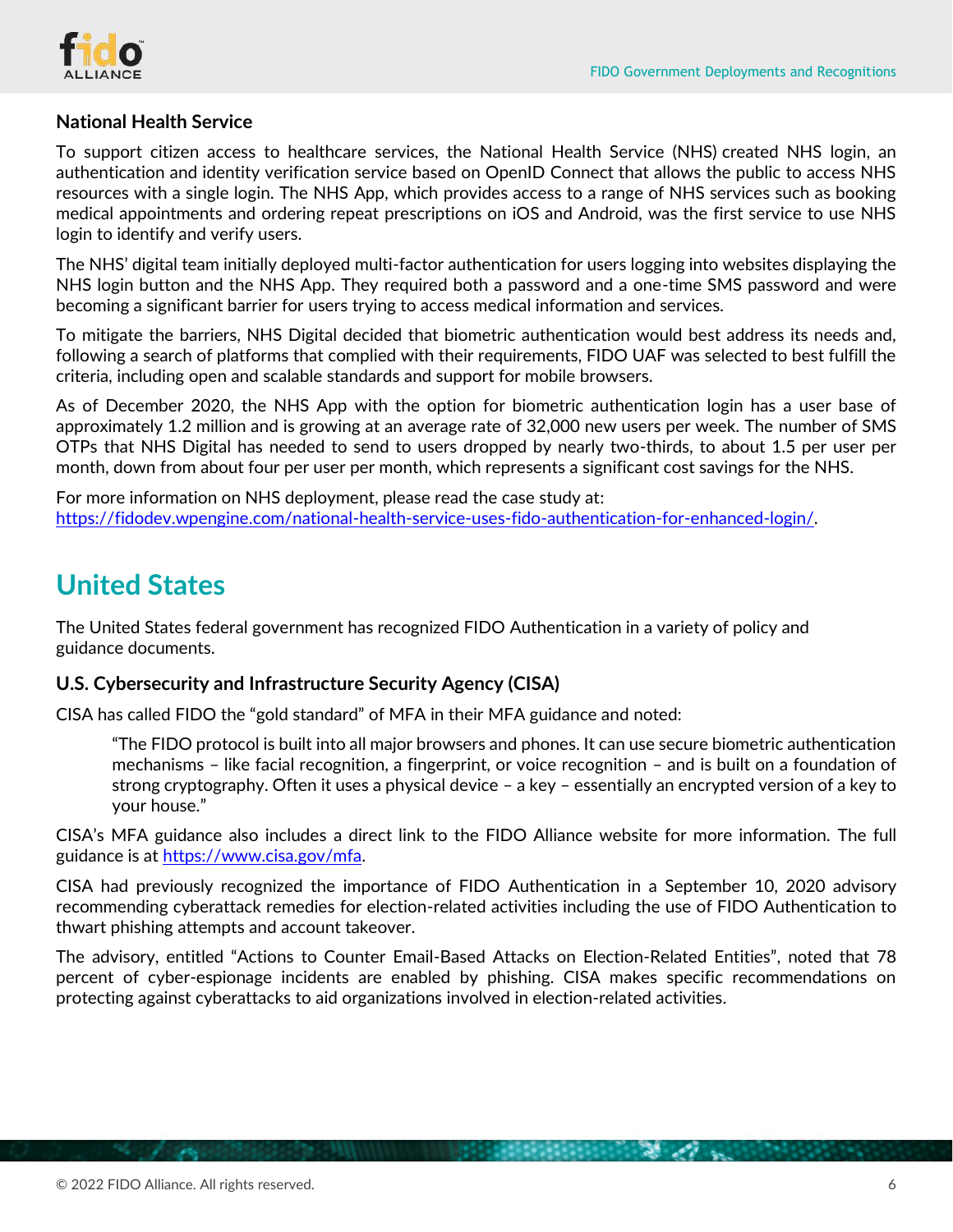

Among other recommendations, FIDO Authentication was highlighted to thwart phishing attempts and protect against account takeover for cloud email and other high-value services. Specifically, CISA cites FIDO2 security keys as a tool that campaigns and organizations can, and should, use to protect themselves. The advisory also recommends that, when available, campaigns and organizations should enroll users in advanced protection services such as Google Advanced Protection, which leverages FIDO security keys as a best practice over other two-factor authentication methodologies to protect workforces from account takeovers related to malicious attacks.

CISA's advisory can be found [here.](https://www.cisa.gov/sites/default/files/publications/CISA_Insights_Actions_to_Counter_Email-Based_Attacks_on_Election-Related_S508C.pdf)

### **The White House**

The White House released a [Federal Zero Trust Strategy](https://zerotrust.cyber.gov/federal-zero-trust-strategy/) for U.S. government agencies in 2022 that mandates phishing-resistant authentication and calls on agencies to use the FIDO2 standards, including Web Authentication (WebAuthn).

- For government enterprise applications for agency staff, contractors, and partners phishing-resistant MFA is required.
- For public-facing applications, phishing-resistant MFA must be an option offered to members of the public.

The Strategy dives into the weaknesses with legacy MFA based on OTP or push approaches, noting:

MFA will generally protect against some common methods of gaining unauthorized account access, such as guessing weak passwords or reusing passwords obtained from a data breach. However, many approaches to multi-factor authentication will not protect against sophisticated phishing attacks, which can convincingly spoof official applications and involve dynamic interaction with users. Users can be fooled into providing a one-time code or responding to a security prompt that grants the attacker account access. These attacks can be fully automated and operate cheaply at significant scale.

The Strategy then details how FIDO2 standards can address these weaknesses, noting:

Fortunately, there are phishing-resistant approaches to MFA that can defend against these attacks. The Federal Government's Personal Identity Verification (PIV) standard is one such approach. The World Wide Web Consortium (W3C)'s open "Web Authentication" standard, another effective approach, is supported today by nearly every major consumer device and an increasing number of popular cloud services.

Agencies must require their users to use a phishing-resistant method to access agency-hosted accounts. For routine self-service access by agency staff, contractors, and partners, agency systems must discontinue support for authentication methods that fail to resist phishing, including protocols that register phone numbers for SMS or voice calls, supply one-time codes, or receive push notifications.

This requirement for phishing-resistant methods is necessitated by the reality that enterprise users are among the most valuable targets for phishing. That problem can be mitigated by providing those users with phishing-resistant tokens, including the PIV cards that agency staff and partners are generally issued.

However, PIV will not be a practical option for some information systems and situations. Agencies are permitted under current guidance to use phishing-resistant authenticators that do not yet support PIV or Derived PIV (such as FIDO2 and Web Authentication-based authenticators) in order to meet the requirements of this strategy. To the greatest extent possible, agencies should centrally implement support for non-PIV authenticators in their enterprise identity management systems, so that these authenticators are centrally managed and connected to enterprise identities.

**CONTRACTOR**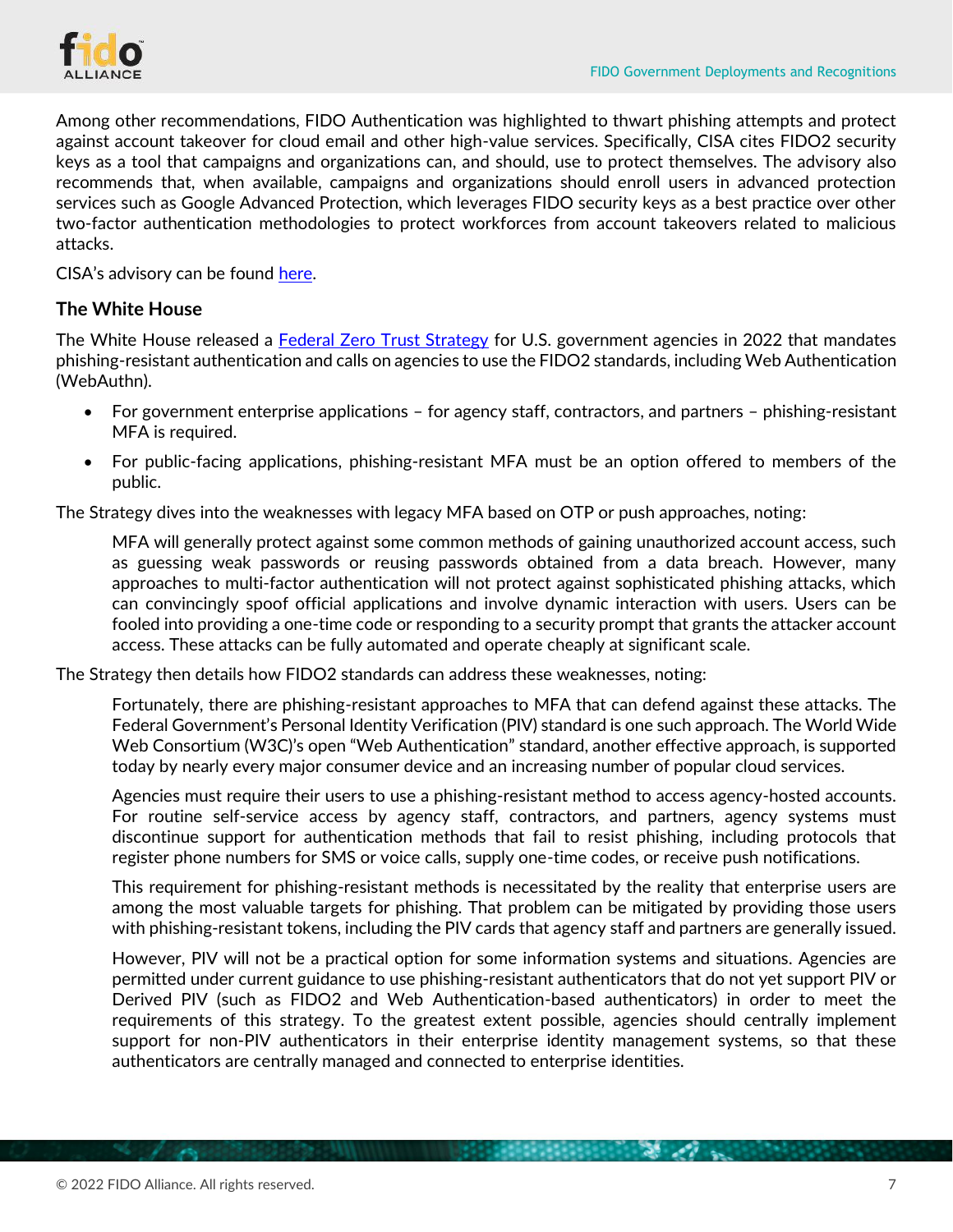

With regard to public-facing applications, the Strategy notes:

Systems serving the general public may not yet be able to rely on phishing-resistant authentication alone in providing users access to online services, as some users of online Government services may have limited access to up-to-date devices and security technologies. At the same time, online public services are a major target for phishing attacks and account takeover, and many users will expect Government services to give them tools they can use to protect themselves. To equitably balance security and usability, publicfacing Government systems need to offer users more options for authentication.

To that end, public-facing agency systems that support MFA must give users the option of using phishingresistant authentication within one year of the issuance of this guidance. Meeting this requirement for the general public will mean providing support for Web Authentication-based approaches, such as security keys.

In discussing authentication standards, the Strategy calls out the role of the FIDO Alliance, noting:

Web Authentication, also known as WebAuthn, was developed as part of the FIDO Alliance's FIDO2 standards, and is now published by the World Wide Web Consortium (W3C) as a free and open standard.

#### **General Services Administration (GSA)**

The GSA developed and manages login.gov, a portal for single sign-on (SSO) across different agency applications used by both federal employees and citizens.

With phishing attacks on the rise, it was imperative for the government to support "phish-proof" multi-factor authentication technology. The GSA evaluated several options for authentication for login.gov with three main priorities: security, cost, and compliance. Although popular with end-users, GSA wanted to offer a secure alternative to SMS OTPs that could prevent phishing, and began evaluation of FIDO2 Authentication standards. After reviewing FIDO2, GSA found that FIDO2's phishing resistance made it the most appropriate approach to address its security challenges.

Security was not the only factor in selecting FIDO2; cost was another. GSA found SMS OTPs quite expensive to manage. Without alternatives, those expenses would continue to escalate as more and more users are onboarded to login.gov.

With FIDO2, GSA could leverage a "bring your own FIDO security key" approach, making it more cost-effective. The federal government does not sell or provision authenticators, but enables the use of authenticators that were previously provisioned.

For further information, please see a detailed case study highlighting GSA's support for FIDO2 at [https://fidodev.wpengine.com/u-s-general-services-administrations-rollout-of-fido2-on-login-gov/.](https://fidodev.wpengine.com/u-s-general-services-administrations-rollout-of-fido2-on-login-gov/)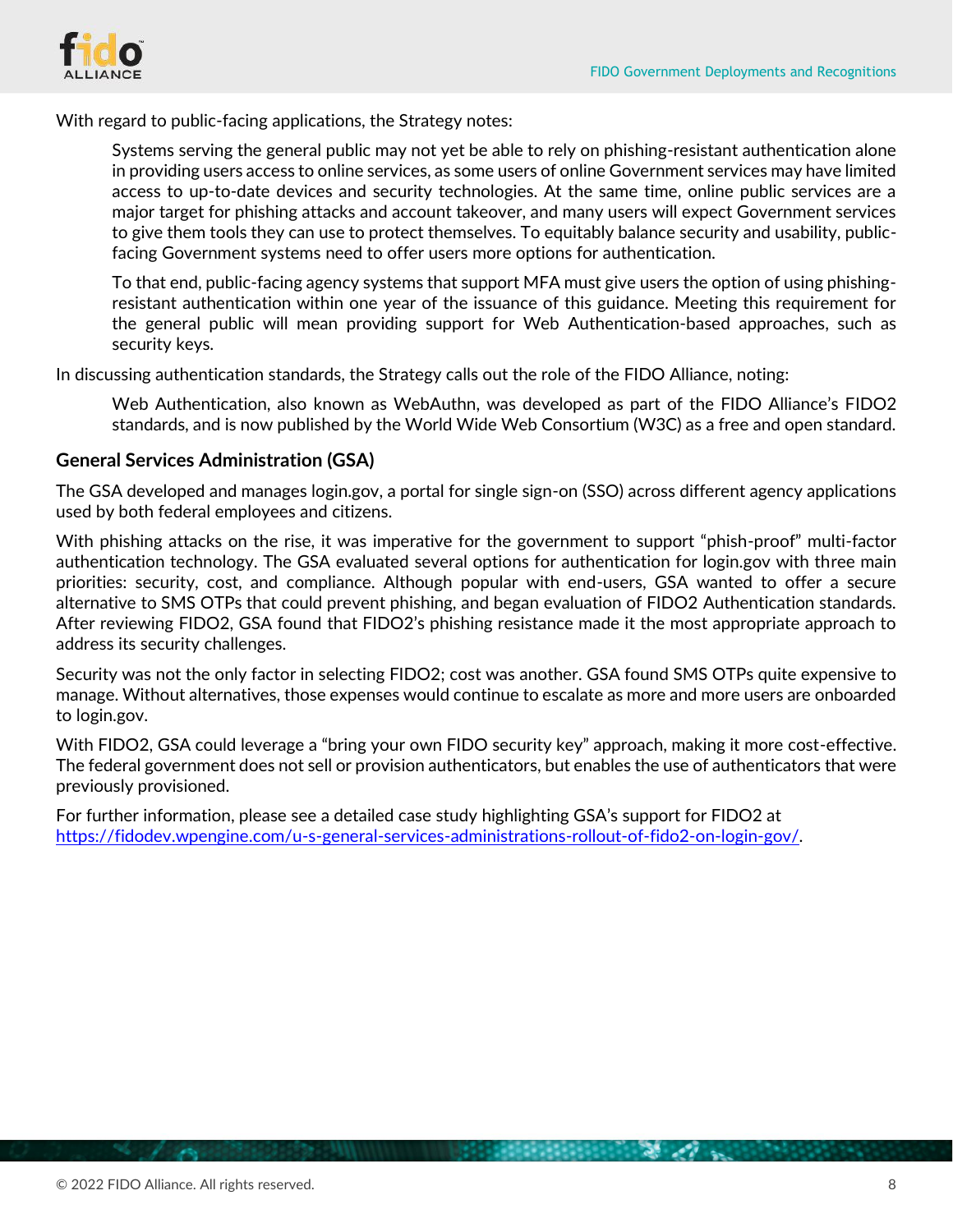### **National Institute of Standards and Technology (NIST)**

In 2017, NIST updated its 800-63 suite of guidance, "Digital Identity Guidelines", which includes Enrollment and Identity Proofing [\(SP 800-63A\)](https://nvlpubs.nist.gov/nistpubs/SpecialPublications/NIST.SP.800-63a.pdf), Authentication and Lifecycle Management [\(SP 800-63B\)](https://nvlpubs.nist.gov/nistpubs/SpecialPublications/NIST.SP.800-63b.pdf), and Federation and Assertions [\(SP 800-63C\)](https://nvlpubs.nist.gov/nistpubs/SpecialPublications/NIST.SP.800-63c.pdf). To support the guidance, NIST published an [Implementation Resource Guide](https://pages.nist.gov/800-63-3-Implementation-Resources/) in 2020.

The Resource Guide highlights the use of FIDO U2F Authenticators in meeting Authentication Assurance Level 2 (AAL2) requirements for a single factor cryptographic device.

NIST also delivered on one of its tasks from the President's Executive Order (EO) [on Improving the Nation's](https://www.federalregister.gov/documents/2021/05/17/2021-10460/improving-the-nations-cybersecurity)  [Cybersecurity,](https://www.federalregister.gov/documents/2021/05/17/2021-10460/improving-the-nations-cybersecurity) publishing a new guide on "[Security Measures for EO-Critical Software Use](https://www.nist.gov/itl/executive-order-improving-nations-cybersecurity/security-measures-eo-critical-software-use)." This NIST guidance focuses not on government, but on companies that are supplying software to the government – this is part of the U.S. government's focus on improving software supply chain security. It will apply to "all software designated as EO-critical software or to all platforms, users, administrators, data, or networks (as specified) that are part of running EO-critical software."

### **NIST & National Cybersecurity Center of Excellence (NCCOE)**

In May 2019, NIST and the NCCOE published the practice guide "Mobile Application Single Sign-On: Improving Authentication for Public Safety First Responders (SP [1800-13](https://nvlpubs.nist.gov/nistpubs/SpecialPublications/NIST.SP.1800-13.pdf))".

First responders need to access public safety information quickly and securely from a variety of devices, including laptops, tablets, mobile phones, and other portable devices. Given the sensitivity of the personally identifiable information (PII), criminal records, and protected health information (PHI), authentication is a major component.

The practice guide demonstrates how commercially available technologies, standards, and best practices implementing SSO, identity federation, and multi-factor authentication can meet the needs of public safety first responder communities when accessing services from mobile devices. FIDO's specifications are referenced throughout the guide.

### **Office of Management and Budget (OMB)**

In 2019, the OMB issued memorandum  $M-19-17$  updating the Federal Identity, Credential, and Access Management (FICAM) policy. The updated policy details innovating capabilities and updating Federal PKI to provide government with a trust framework and infrastructure to administer digital certificates and other authentication solutions, such as those based on public key cryptography. FIDO's specifications are based on public key cryptography.

The memo also updates the PKI shared service provider approach to enable strong government oversight of service providers, including procurement and cost controls through GSA acquisition solutions as applicable.

### **Drug Enforcement Administration (DEA)**

In 2021 the DEA published an interim final rule (IFR) permitting prescriptions for controlled substances to be prepared by DEA-registered healthcare providers and electronically sent to pharmacists to be fulfilled for patients. The IFR contains strict requirements for identity proofing of providers and requiring multi-factor authentication to access electronic prescription software and when signing the controlled substance prescription. In April 2020, the DEA began the process of updating the IFR and issued a Request for Information (RFI) containing a series of questions on how providers are e-prescribing controlled substances, including the use of FIDO U2F Authenticators.